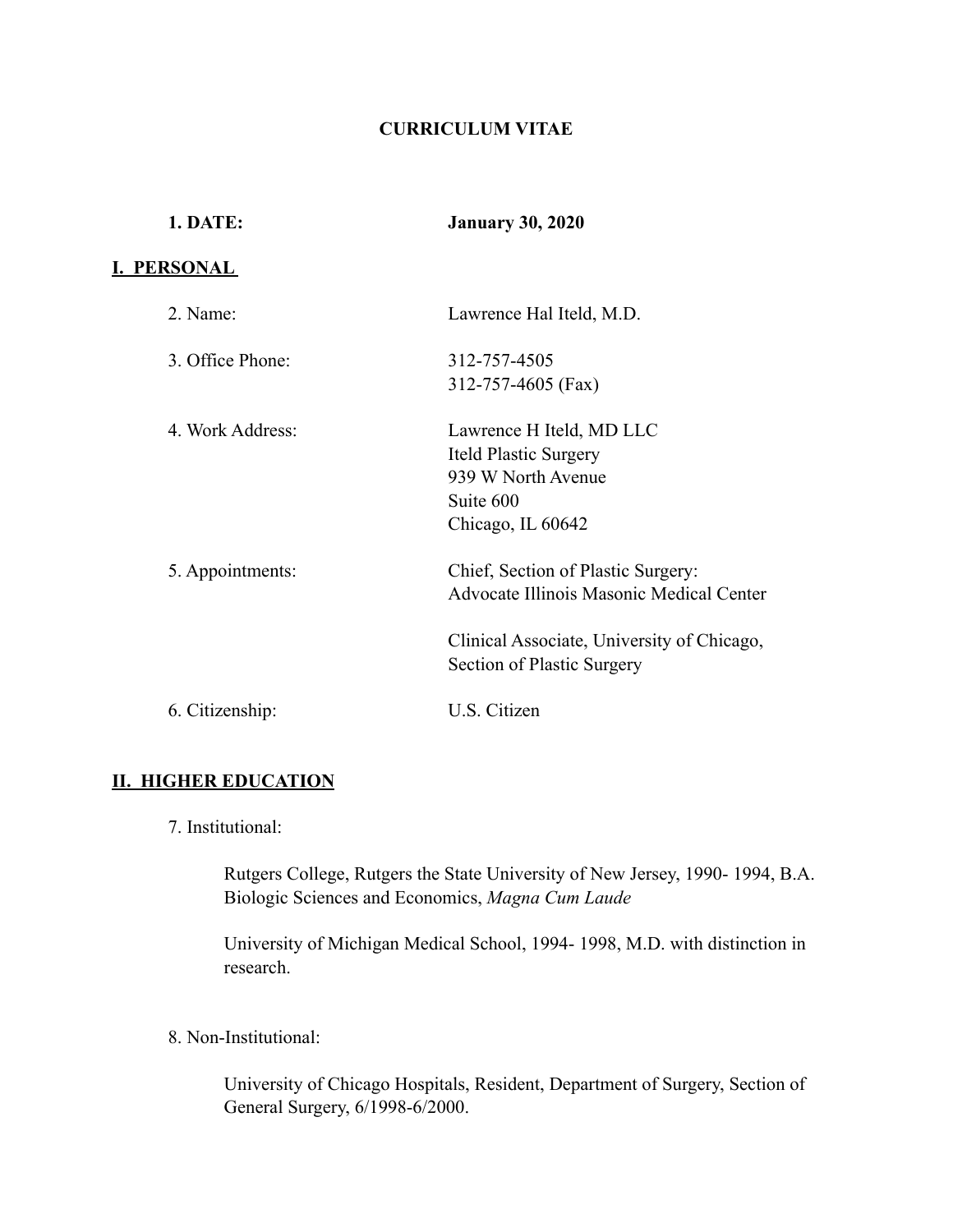University of Chicago Hospitals, General Surgery Resident, Department of Surgery, Section of Plastic and Reconstructive Surgery, 6/2000-7/2002.

University of Chicago Hospitals, Plastic Surgery Resident, Department of Surgery, Section of Plastic and Reconstructive Surgery, 7/2002-7/2003.

University of Chicago Hospitals, Chief Resident, Department of Surgery, Section of Plastic and Reconstructive Surgery, 7/2003-6/2004.

University of Texas MD Anderson Cancer Center, Microsurgery and Oncologic Reconstruction Fellow, Department of Plastic Surgery, 7/2004-6/2005

9. Certification, Licensure

a. Certifications:

American Board of Plastic Surgery, 2008 • Recertification 2018 (Expires 2028) National Board of Medical Examiners, 2002

b. Licenses:

Illinois, 036-108014 (2002 – current) Florida, ME 93546 (2005- 2012) Texas, L8742 (2004 – 2006)

United States DEA (2002 – current)

c. UPIN, Provider numbers:

| 463274389  |
|------------|
| 1386600203 |
| 1093143125 |
| I10385     |
| 11440751   |
| K34717     |
|            |

### **III. EXPERIENCE**

10. Academic

3/2018-

Clinical Associate, Section of Plastic Surgery University of Chicago Hospitals 5841 S Maryland Avenue Chicago, IL 60637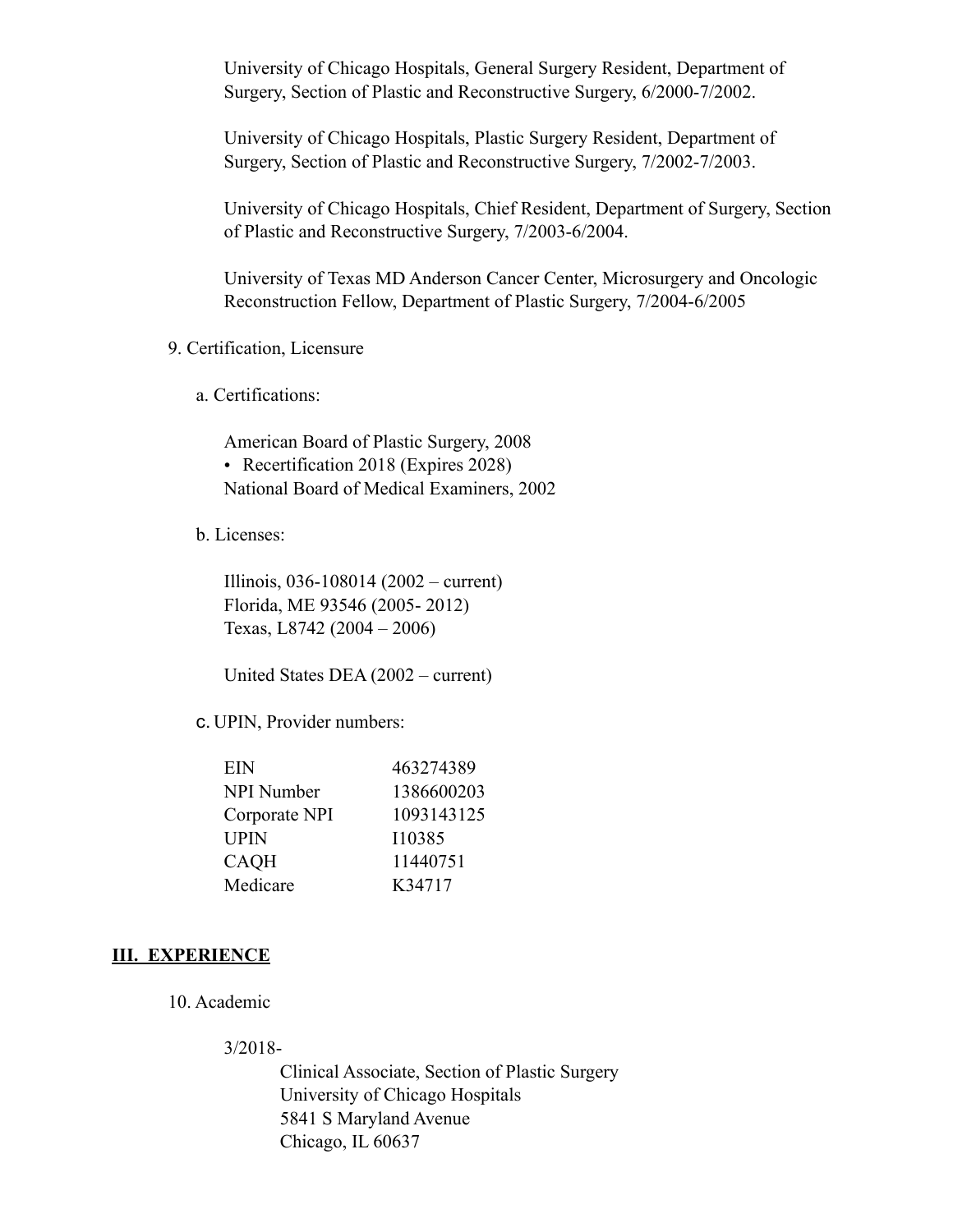### 7/2005- 2/2007

Assistant Professor of Clinical Surgery Division of Plastic Surgery Miller School of Medicine, University of Miami JMH E Tower, Suite 3019 1611 NW 12th Avenue Miami, FL 33136

### 7/2004- 6/2005

Clinical Specialist, Department of Plastic Surgery UT MD Anderson Cancer Center 1515 Holcombe Boulevard, Houston, TX 77030

### 11. Hospital Appointments

#### Active:

Advocate Illinois Masonic Hospital- Attending Physician (2007-) St Joseph Hospital (Chicago, IL)- Attending Physician (2007-) Franciscan St James Hospital- Attending Physician (2015-)

Inactive:

UT MD Anderson Cancer Center- Clinical Specialist (2004-2005) University of Miami Hospitals- Attending Physician (2005-2007) Jackson Memorial Hospital- Attending Physician (2005-2007) Jackson Memorial South Hospital- Attending Physician (2005-2007) Cedars Medical Center (Miami, FL) - Attending Physician (2005-2007) Miami Children's Hospital- Attending Physician (2005-2007) Miami Veterans Affairs Hospital- Attending Physician (2005-2007) Michael Reece Hospital- Attending Physician (2007-2008 Closed) Neurologic & Orthopedic Hospital- Attending Physician (2009-10 Closed) Adventist LaGrange Hospital- Attending Physician (2009-2015) Adventist Hinsdale Hospital- Attending Physician (2009-2016) Advocate Lutheran General Hospital- Attending Physician (2016-2018) Mercy Hospital and Medical Center- Attending Physician (2007-2019)

### 12. Surgical Centers

Active:

900 North Michigan Surgical Center- Attending Physician (2007-)

Inactive:

Oak Brook Surgical Center- Attending Physician (2008-2015) River North Surgical Center- Attending Physician (2007-2018)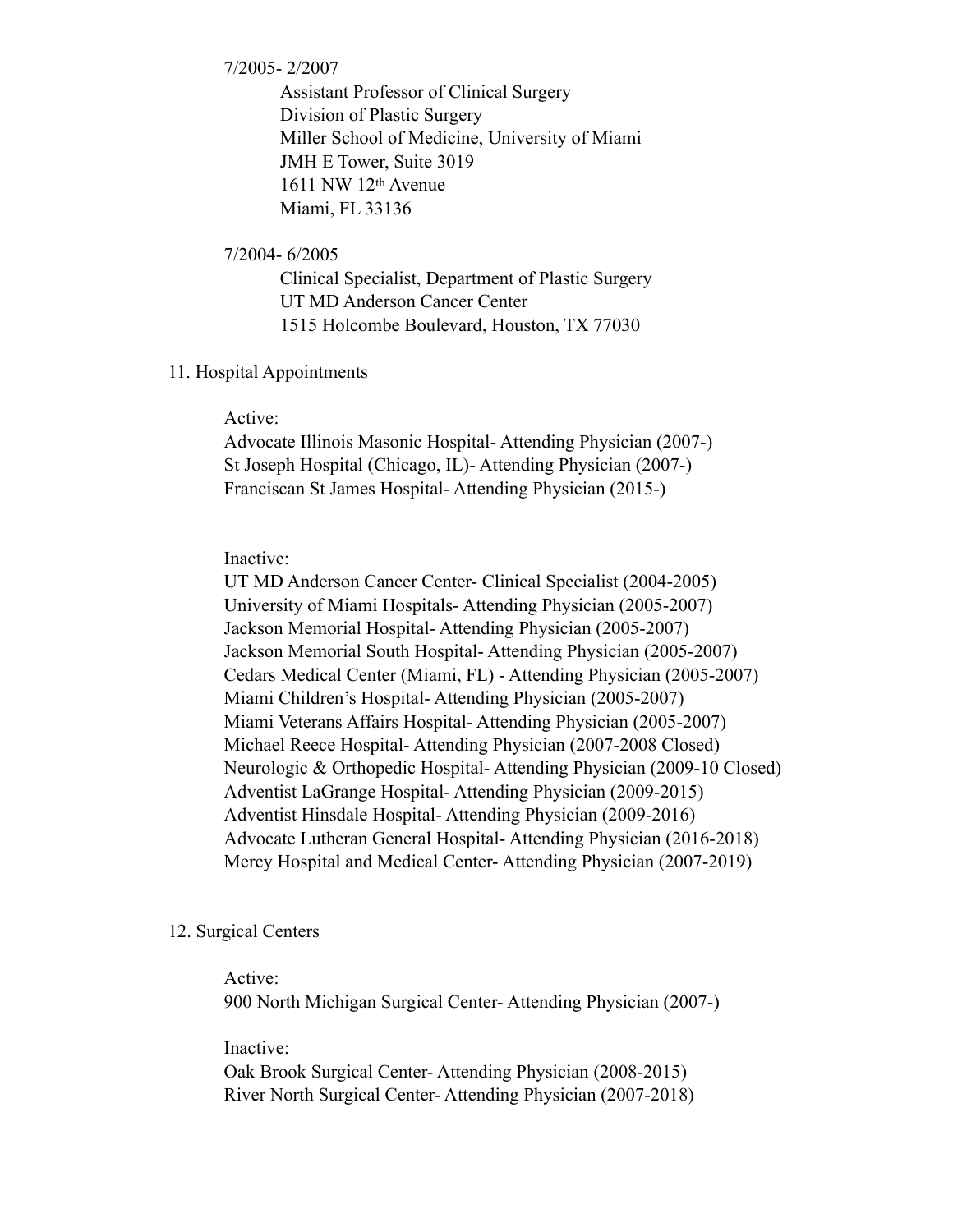## **IV. PUBLICATIONS**

13. Books and monographs published:

**Iteld LH**, Feledy JA. Breast Reconstruction. In Plastic and Reconstructive Surgery Board Review: Pearls of Wisdom. Ed. Lin S, Hijjawi J. McGraw-Hill. 2005

14. Juried or refereed journal articles or exhibitions:

**Iteld, LH,** Song DH… Supercharging the transverse rectus abdominis musculocutaneous flap: Breast reconstruction for the overweight and obese population. Annals of Plastic Surgery (in press)

Sikorski CW, **Iteld L**, McKinnon M, Yamini B, Frim DM. Correction of sagittal craniosynostosis using a novel parietal bone fixation technique: results over a 10 year period. Pediatr Nerosurg 2007; 43(1): 19-24.

**Iteld LH**, Yu P. Use of the Anterolateral Thigh Free Flap for the Reconstruction of Complicated Post-Laryngectomy Fistulae. J Reconstr Microsurg 2006; 22(4)

Latham K, Fernandez S, **Iteld L**, Pantahki Z, Armstrong M, and Thaller, S. Pediatric Breast Deformity. J Craniofacial Surg 2006; 17(3):454-467.

Latenser BA, **Iteld LH**. Smoke Inhalation Injury. Sem Resp Crit Care Med 2001; 22(1):13-22.

Taheri PA, Wahl WL, Butz DA, **Iteld LH**, Michaels AJ, Griffes LC, and Greenfield LJ. Trauma service cost: the real story. Ann of Surg 1998; 227(5):720-725.

Taheri PA, **Iteld LH**, Michaels AJ, Edelstein S, Di Ponio L, Rodriguez JL. Physician resource utilization following geriatric trauma. J Trauma 1997; 43:565-569.

15. Other works, publications and abstracts:

**Iteld LH**. N-type calcium channels play a role in hypoxic cell death in rat hippocampal cells *in vitro.* Department of Biological Sciences. Rutgers, The State University of New Jersey. New Brunswick, New Jersey. May 1994.

16. Other works accepted for publication: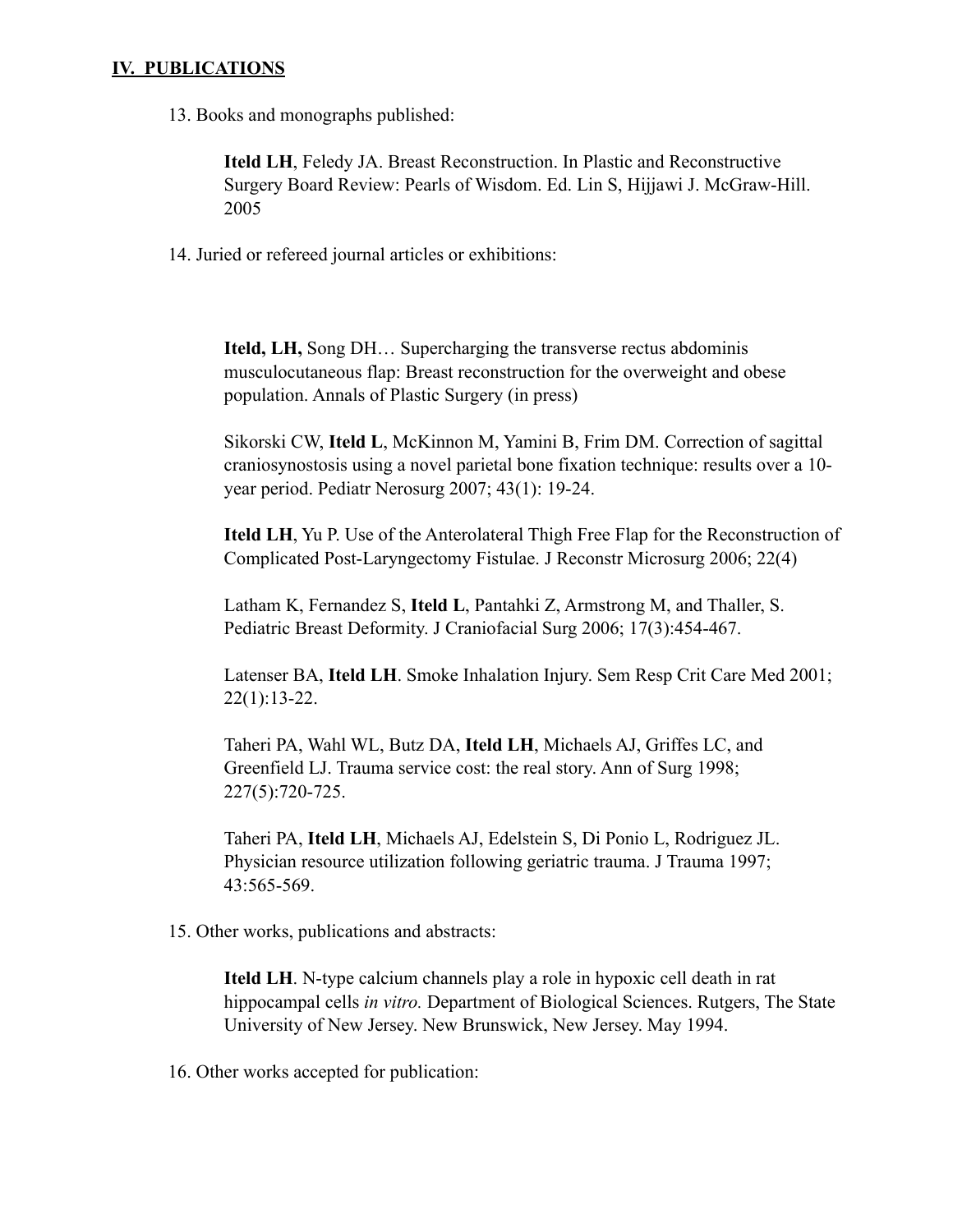## **V. PROFESSIONAL**

17. Funded Research Performed:

### 7/1993-6/1994

N-type calcium channels play a role in hypoxic cell death in rat hippocampal cells *in vitro.* Henry Rutgers Honor Program and the Office of the Dean Rutgers College- Rutgers, The State University of New Jersey. PI- Mark Plummer, PhD.

### 5/1995-9/1995

Development of an immunocytochemical assay for tumor necrosis factor-alpha in the ischemic perinatal rat brain. Student Biomedical Research Program University of Michigan Medical School. PI- Lawrence Iteld.

18. Editorial responsibilities:

Annals of Plastic Surgery, Breast Section- Reviewer. Aesthetic Surgery Journal- Reviewer.

19. Professional and Honorary Organizations:

American Society of Plastic Surgery Active Member #22493 (2008 – current) American Society for Aesthetic Plastic Surgery The Aesthetic Society Active Member #32343 (2012- current) Illinois Society of Plastic Surgery Active Member (2011- current)

## 20. Honors and Awards:

Golden Key Honor Society, Rutgers College Chapter, April 1993

*Magna Cum Laude*, High Distinction, Henry Rutgers Scholar. Rutgers College and the Department of Biological Sciences. Rutgers, The State University of New Jersey, May 1994.

Distinction in Research, University of Michigan Medical School, Graduation honor, June 1998.

*Alpha Omega Alpha* Medical Honor Society, University of Chicago Chapter, May 2001

Consumer's Research Council of America "*Guide to America's Top Plastic Surgeons"-* 2009, 2014, 2015, 2016, 2017, 2018, 2019

Chicago Magazine "Top Doctors"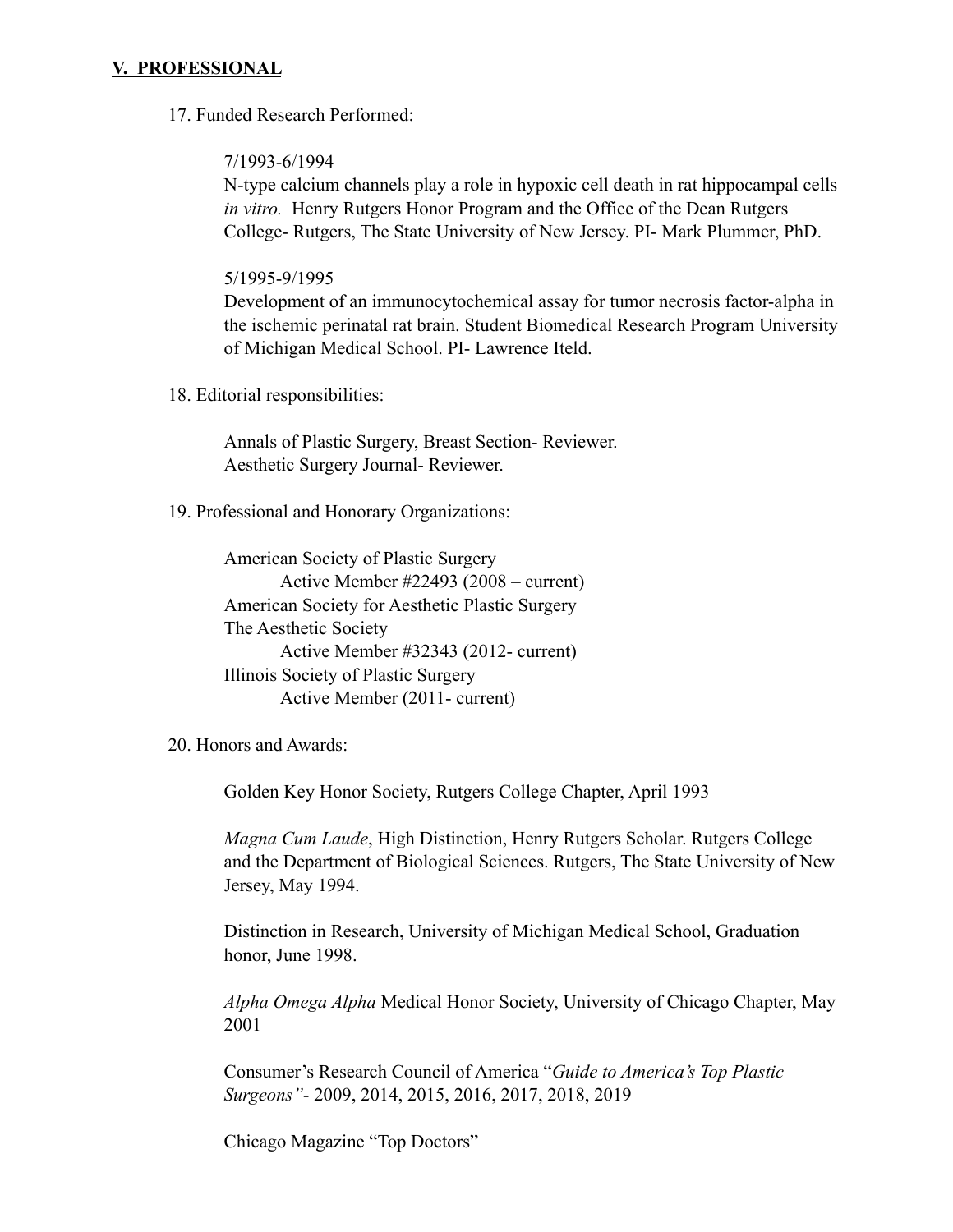Consumers' Research Council of America "*Guide to America's Top Surgeons"-*  2010, 2014

International Association of Healthcare Professionals- *The Leading Physicians of The World*- 2011

Castle Connolly Top Doctors- 2015, 2016, 2017, 2018, 2019

21. Advisory Panels/ Paid Consultant:

Pacira Pharmaceuticals, Inc- Parsippany, NJ: Paid consultant and speaker

- 22. Other Professional Activities:
	- a. Presented Abstracts:

Nov. 1995: **Iteld LH**. Development of an immunocytochemical assay for tumor necrosis factor-alpha in the ischemic perinatal rat brain. 41st Annual Student Biomedical Research Forum. University of Michigan Medical School. Ann Arbor, Michigan.

Jan 2004: **Iteld LH**, Wu CG, Song DH. Supercharging to the internal mammary system as a means to provide augmented blood flow to TRAM flap reconstruction of the breast. American Society for Reconstructive Microsurgery. Palm Springs, California

March 2004: **Iteld LH**, Frim DM, McKinnon M. Sagittal craniosynostosis- A ten year review. American Society of Plastic Surgeons Senior Resident Conference. Milwaukee, Wisconsin

May 2004: Cohn A, **Iteld LH,** Song DH. Use of vertical reduction mammaplasty in overweight and obese patients. Midwest Association of Plastic Surgery. Chicago, IL.

Dec 2004: Sikorski CW, **Iteld LH,** McKinnon M, Curry DJ, Frim DM, Yamini B. Treatment outcomes of sagittal craniosynostosis with novel parietal bone hinging: A ten year review. Joint Section of Pediatric Neurosurgery, American Association of Neurological Surgeons and Congress of Neurological Surgeons, San Francisco, California.

July 2006: Avisar E, Panthaki Z, **Iteld LH**. Oncoreductive Mammaplasty-Indications and Results. Third Interamerican Breast Cancer Conference. Cancun, Mexico

b. Invited Lectures

April 1994: **N-type calcium channels play a role in hypoxic cell death in rat hippocampal cells in vitro**.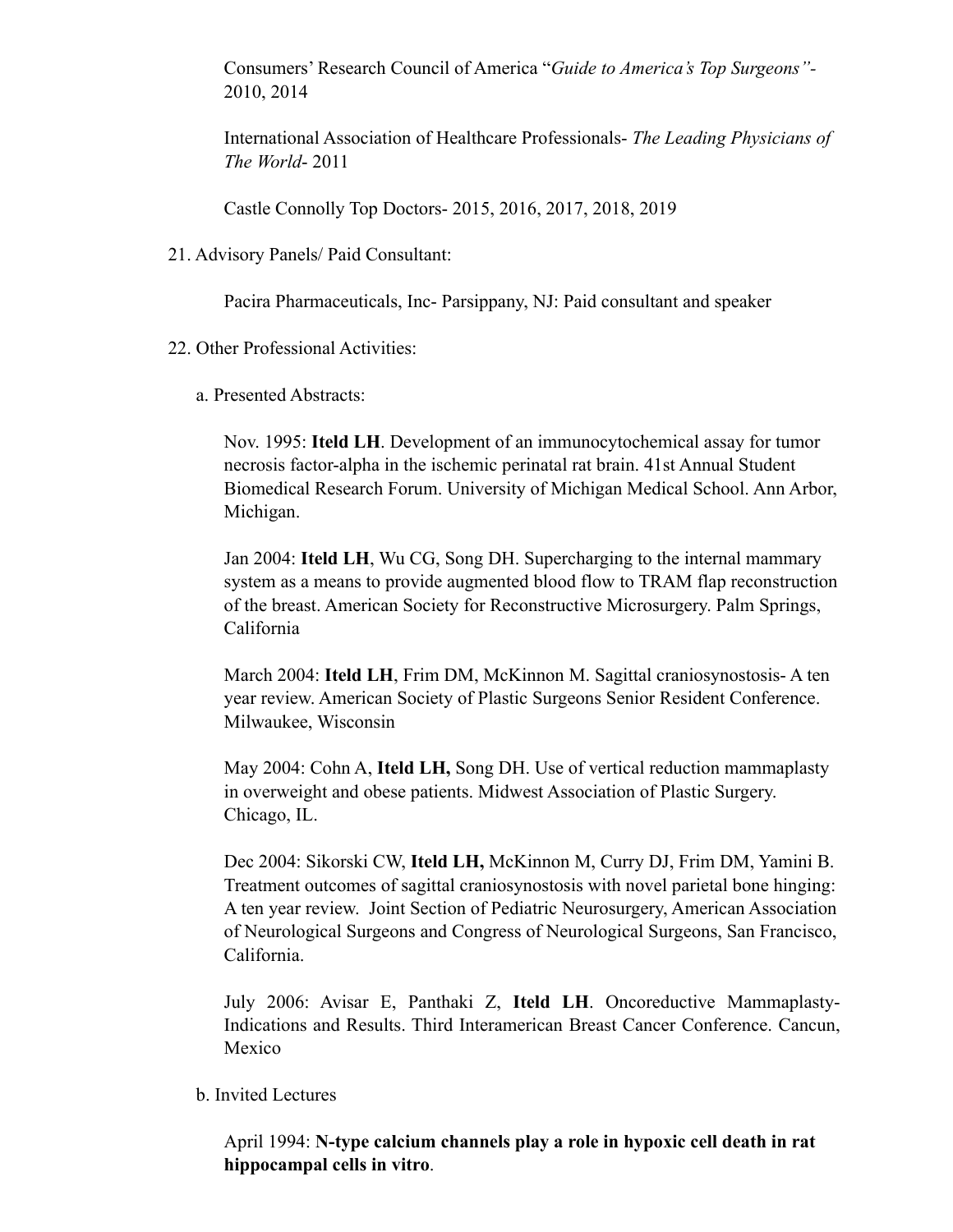Henry Rutgers Honors Seminar. Rutgers, The State University of New Jersey. New Brunswick, New Jersey

April 2001, May 2001, Nov 2002: **Introduction to Burn Evaluation and Management**. University of Chicago Hospitals- Department of Pediatrics, Department fo Emergency Medicine: Grand Rounds

#### Oct 2001, May 2004: **Wound Management 101**.

University of Chicago Hospitals- Department of Emergency Medicine: Grand Rounds

#### Sept 2002: **Injury and Wound Healing.**

Clinical Nutrition Update Symposium 2002. University of Chicago Hospitals.

#### May 2003: **Complex Hand Injuries.**

University of Chicago Hospitals- Department of Emergency Medicine: Grand Rounds

Oct 2003: **I'm on Hand Call?- A Primer for Non-Hand Surgeons.** University of Chicago Hospitals- Department of Surgery: Grand Rounds

## Dec 2004: **Reconstruction of the Complex Pharyngocutaneous Fistula with the Anterolateral Thigh Free Flap**.

University of Miami Medical Center- Section of Plastic Surgery: Grand Rounds

## Dec 2005: **Reconstruction of the Complex Pharyngocutaneous Fistula with the Anterolateral Thigh Free Flap**.

Florida Society of Plastic Surgery. Annual Scientific Meeting- Orlando, FL

Jan 2006: **Surgical Management: Mediastinitis and Sternal Dehiscence.** University of Miami Medical Center- Department of General Surgery: Grand Rounds

Feb 2006: **Breast Reconstruction: Current Options and Challenges.** University of Miami Medical Center- Department of General Surgery: Grand Rounds

March 2006: **Head and Neck Cancer Reconstruction.** University of Miami Medical Center- Division of Surgical Oncology: Grand Rounds

August 2006: **Breast Reconstruction: Current Options and Challenges.**  University of Miami Medical Center- Division of Plastic Surgery: Grand Rounds

August 2006: **Lessons Learned from Sun- Tzu: A Reflection on a First Year in Practice.** University of Chicago Hospitals- Section of Plastic Surgery: Grand Rounds/ Visiting Professor.

May 2019: **Opioid Free: A better way to recover.** The Aesthetic Society Annual Meeting, New Orleans